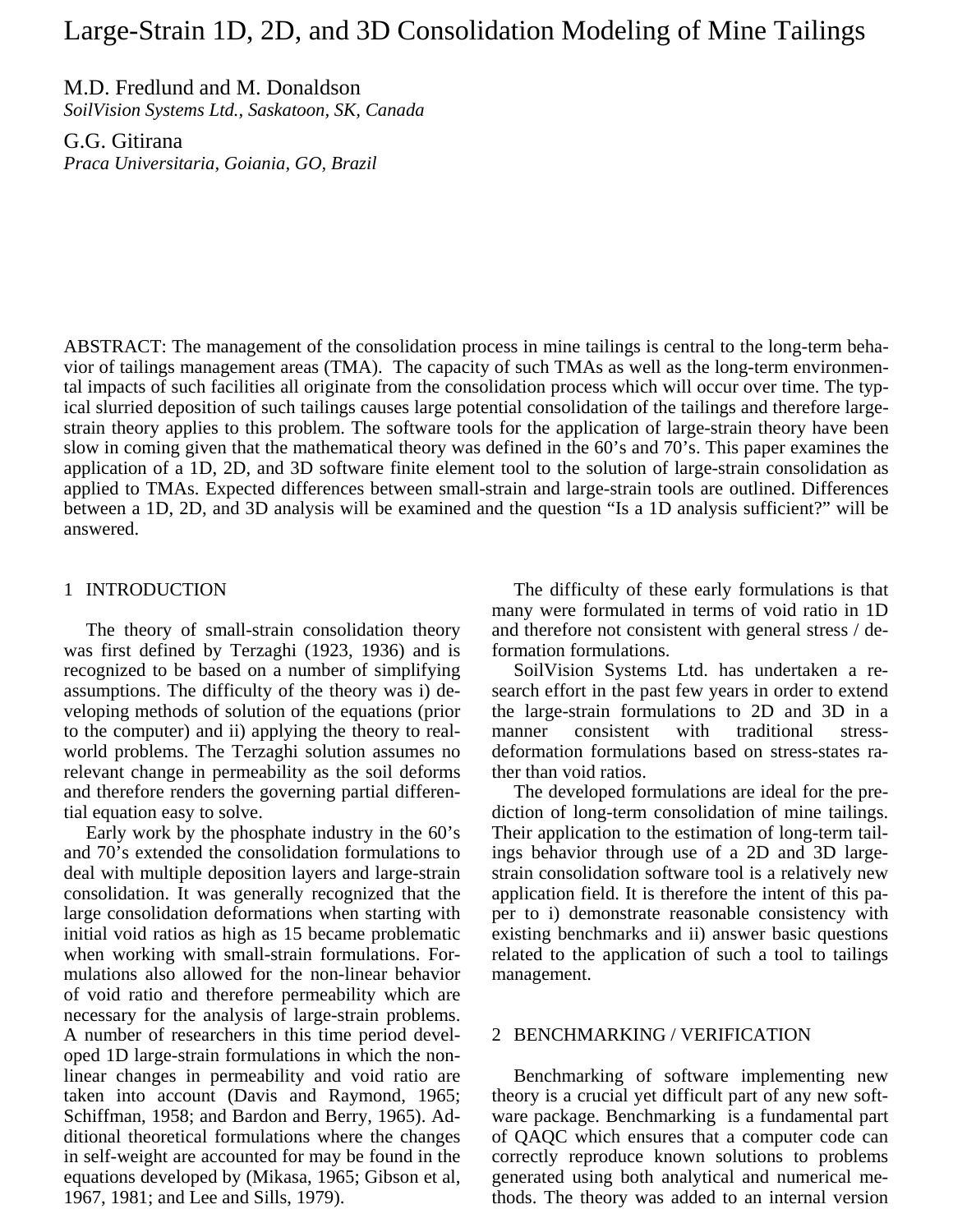of the SVFLUX / SVSOLID coupled software packages as developed in the context of the SVOFFICE 2009 geotechnical software office suite. Each package has been extensively benchmarked in the areas of flow and stress deformation as viewable in their respective verification manuals. Therefore the benchmarking effort focused on the new areas of implementation; specifically i) large-strain deformation and coupled consolidation analysis.

A series of benchmarks are presented in the following sections which illustrate benchmarking of the various components of the large-strain consolidation solution. The benchmarks selected consisted of the following:

- i) Large-strain uncoupled theory
- ii) Coupling of small-strain / large-strain equations
- iii) 1D Coupled Large-Strain Benchmark

The solution of the benchmarks form the basis for reasonable confidence that the coupled software is i) performing reasonably and ii) is consistent with previously documented work.

# 2.1 *Small-strain / Large – strain Uncoupled*

Of foremost and fundamental importance is determining that the uncoupled large-strain theory is being properly solved. Large-strain theory involves the solution of the stress / deformation equations using a lagrangian reference frame. This inherently means that the mesh nodal points move with the deforma-



**Figure 1 Example 1D geometry used for large-**

tions.

In order to test the correct implementation of large-strain analysis a simple 1m high column model was created in the FLAC software, in a mixed Eularian-Lagrangian software, and in the SVSOLID software. An example of the 1D column may be seen in Figure 1. A sufficient load was applied to the column such that largestrain deformations were initiated  $(>10\%)$ .

After the model was run it was found that a small-strain model produced a deformation = 0.5m. FLAC produced a

deformation of 0.4m and the Mixed Eularian-Lagrangian software produced a deformation of 0.33m. SVSOLID could be set to duplicate any of the small-strain or large-strain solutions simply by adjusting aspects of its formulation. The SVSOLID software matched the answers of the other software packages exactly.

It is also important to note that a small-strain solution to a large-strain model will tend to overestimate the deformations. This is demonstrated in this example model in which the small-strain model estimates the highest amount of deformations  $(0.5m)$ .

# 2.2 *Coupled Benchmarking – Mandel / Cryer*

An important and difficult aspect of a consolidation solution to document is the coupling mechanism. For this part of the software the Mandel-Cryer benchmark was chosen. In this benchmark a sphere with zero pore-water pressure is abruptly loaded. The load is transferred to the pore-water. The areas near the sphere boundary are allowed to drain faster than the regions closer to the center. The consolidation of the outer layers causes shrinkage of a thin cap, which transmits extra loading to the sphere core. As a result, pore-water pressures at the center of the sphere rise during a period of time higher than the external load. This effect can only be simulated by solving the fully coupled consolidation equations. The effect can graphically be seen in Figure 2.



**strain verification Figure 2** Normalized strain (y-axis) versus normalized strain verification  $\begin{bmatrix} 0.5 \text{m} \end{bmatrix}$  **Figure 2** Normalized strain (y-axis) versus normalized **time (x-axis) may be seen in Cryer's (1963) figure**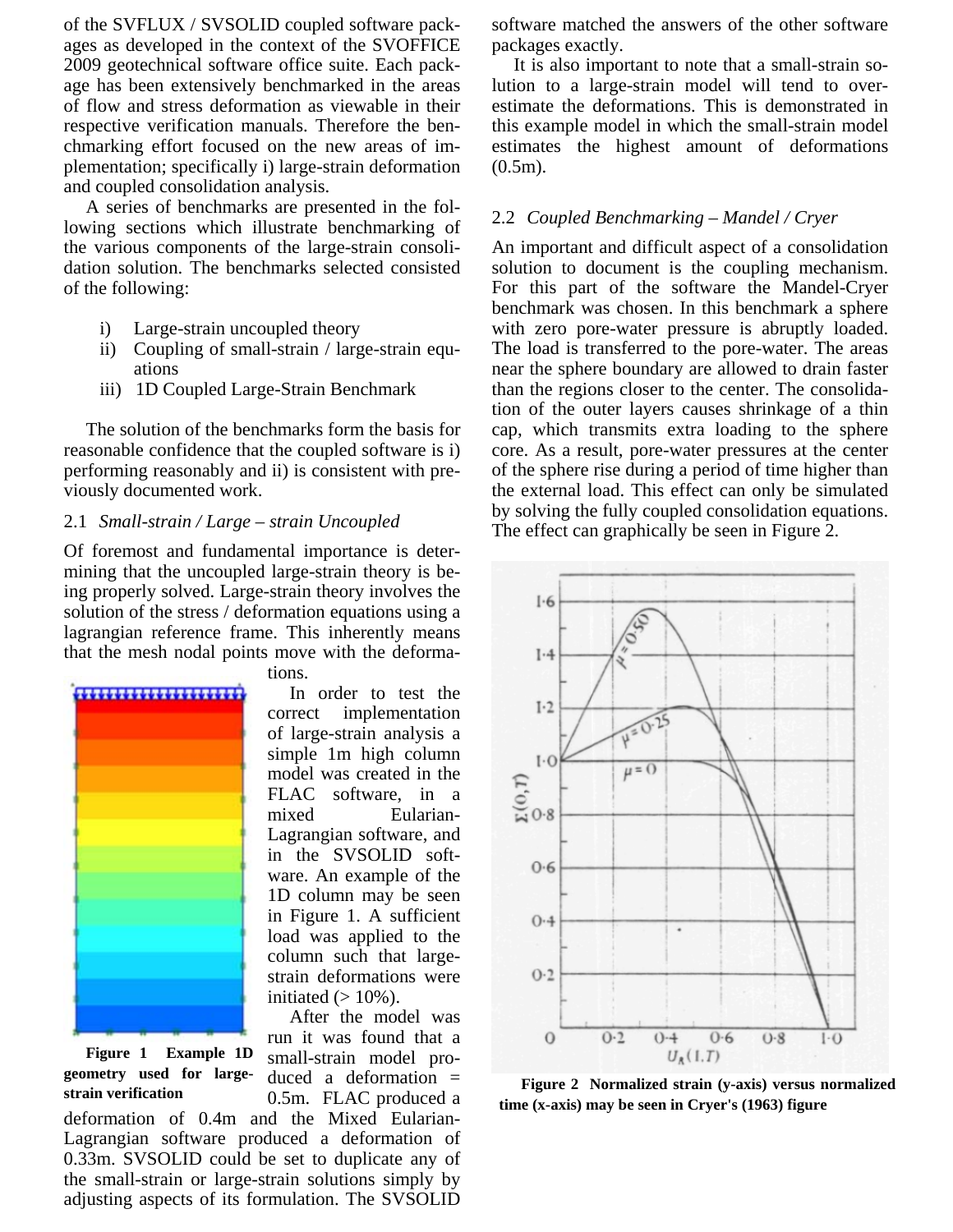It should also be noted that the amount of rise in pore-water pressures changed based on the Poisson's Ratio used for the analysis.

The coupled SVSOLID / SVFLUX numerical model was able to demonstrate reasonable comparison with the published answers as seen in Figure 3. The answers differ primarily in presentation as a different normalization technique for time was used in Cryer's original paper (a logarithmic technique). Cryer's original paper also does not present loading times where the SVFLUX / SVSOLID results present loading times. Overall the comparison is reasonable and demonstrates that the coupling in SVSOLID / SVFLUX is implemented properly.

Gibson (1990) review the potential impact that the Mandel-Cryer would have on large-strain formulations with variable permeability. The effect was known to raise pore-water pressures to approximately 60% higher than applied loads in a small-strain problem.

The study by Gibson found that the differential decrease in permeability during consolidation is of dominant importance. Both the magnitude and the rate of dissipation of pore pressure diminish with increasing stress. This is likely due to the throttling effect of a sudden drop in the skeleton permeability close to the drainage surface.



**Figure 3 Demonstration of Mendel-Cryer effect with the SVSOLID / SVFLUX software**

### 2.3 *1D Coupled Large-Strain Benchmarking*

The majority of previous large-strain consolidation formulations developed by Gibson and Schiffman for the phosphates industry took the form of 1D formulations developed in terms of void ratio (rather than stress-state variables). It is therefore important to demonstrate continuity with previous formulations as the current formulation is developed in terms of stress-state variables.

The "Scenario A" example as presented by Townsend (1990) is utilized for benchmarking purposes. In this example a 1D soil column at an initial void ratio of 14.8 is allowed to consolidate under its own self weight. The bottom boundary is a no-flow boundary and therefore flow of water can only be in the upward direction. The benchmark is extreme from the sense that the material may change from a void ratio of 15.0 to approximately 7.0 with a very small change in stress. The example is therefore highly non-linear and a challenging benchmark to solve. This benchmark was previously solved with a group of 1D academic codes which were largely based on the Gibson (1967) formulation. The geometry of the benchmark is shown in Figure 4.



**Figure 4 Townsend (1990) Scenario "A" benchmark**

The results of the Townsend benchmark were compared to the SVSOLID / SVFLUX software package on three different aspects; i) height of the tailings, ii) pore-water pressure profile at the end of a 1-year period, and iii) void ratio profile at the end of a 1-year period. The results may be seen in Figure 5, Figure 6, and Figure 7. From these results it can be seen that there is reasonable comparison to existing Gibson-based 1D formulations. Small differences exist but may be attributed to unknowns which are not presented in the Townsend paper such as mesh resolution, time-step size, or the behavior of the upper boundary condition. For example, it is not mentioned in the paper if the upper boundary head deforms down during the consolidation process or is kept constant at its original height. In the SVSOLID / SVFLUX solution it is assumed that the upper head boundary condition is kept constant ov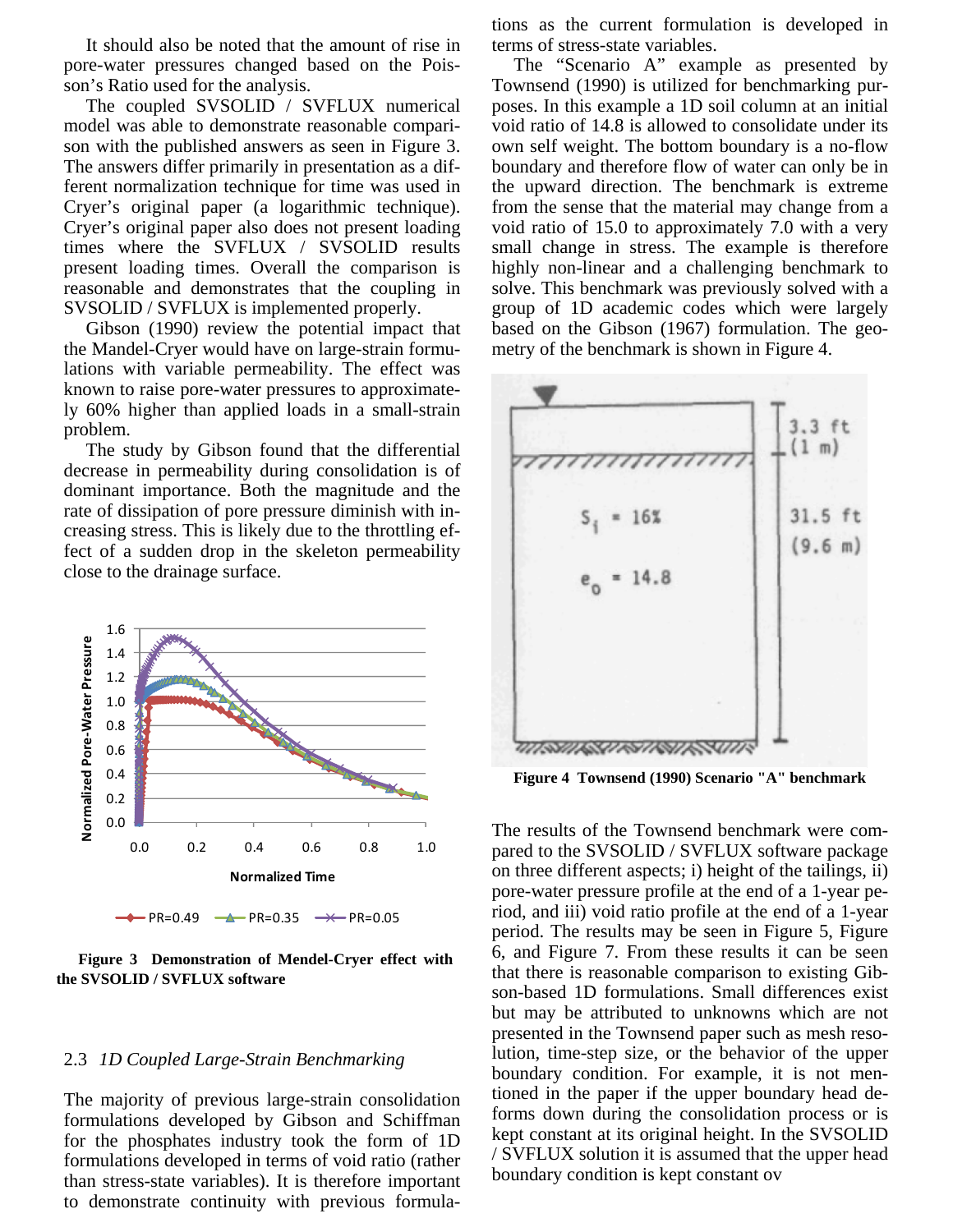

**Figure 5 Comparisons to Townsend Scenario A for a void ratio profile after 1 year**



**Figure 6 Comparisons to Townsend Scenario A for excess pore-water pressures after 1 year**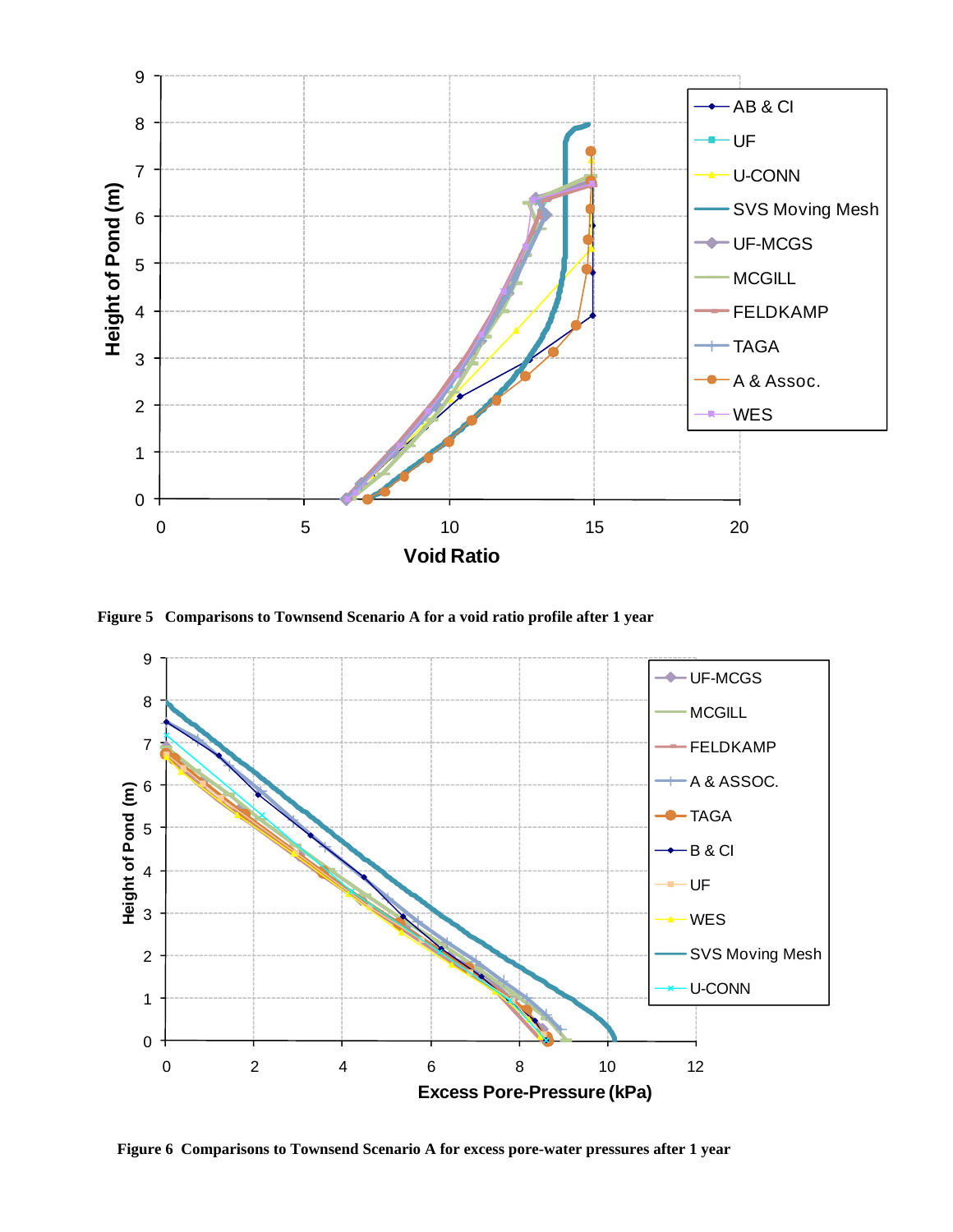

**Figure 7 Height of surface of tailings versus time (Townsend, 1990)**

# 3 WHY 2D AND 3D ANALYSIS?

Typical analysis of tailings areas for some mine sites has involved the use of a 1D large-strain numerical model. Such a model as a series of 1D profiles and the results may or may not be interpolated in some manner.

The primary difficulty with such an analysis is that it misses the fundamental processes of the influence of lateral strains on the solution outcome. It is therefore impossible to represent Mandel-Cryer type of effect using a 1D numerical model.

It is also possible for lateral drainage to occur in many TMAs. Drainage through lateral boundary conditions can only be truly represented in a 2D or 3D numerical model and directly influences the resulting profiles of excess pore-water pressures.

In summary, a 2D or a 3D analysis is warranted for the following reasons:

1. **Lateral flow:** In a 2D or a 3D model it is possible to track lateral flow. This may be of particular importance if the hydraulic conductivity of deposited layers is different in a lateral direction as opposed to a vertical direction.

- 2. **Side boundary conditions**: The amount of lateral drainage and its influence on porewater pressures and void ratios within a TMA can only be determined with a 2D or 3D model. In many large pits the true drainage around the pit is irregular and is best modeled in 3D.
- 3. **Mandel-Cryer effect**: The Mandel-Cryer effect is only present in a 2D or 3D analysis and can result in a decreased dissipation of porewater pressures due to the throttling of boundaries where drainage is occurring.
- 4. **Variable depositions**: Tailings may be deposited in a manner which yields defined zones of coarse, medium, and fine materials. If this is the case then zones can cause areas of differential settlement which are best modeled in 2D and 3D.

In summary a 2D or a 3D analysis is warranted in most situations because of the demonstrated influence of lateral strains. A calibrated 2D or 3D model can provide a significantly greater understanding of the fundamental processes involved over the lifetime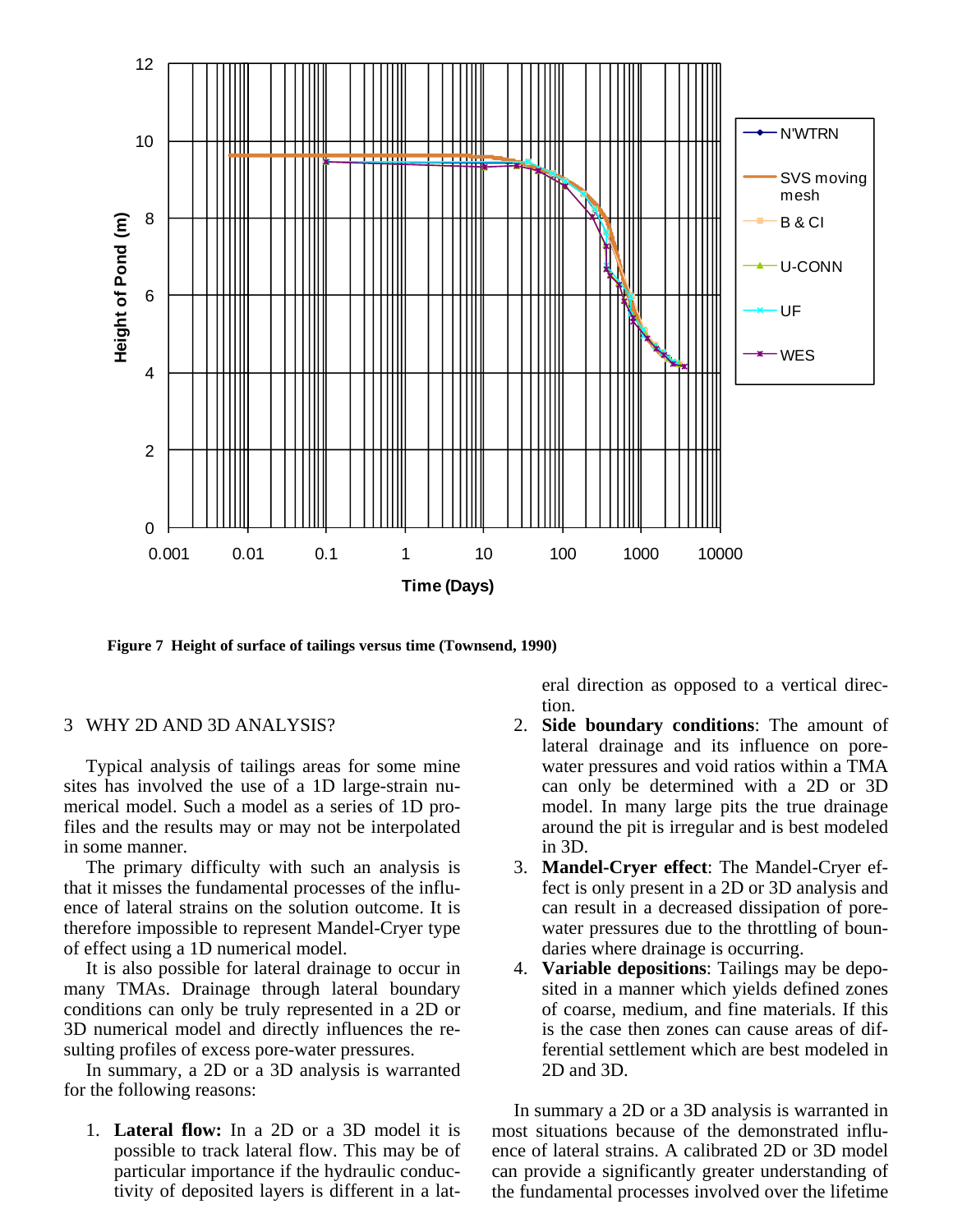of a TMA. Once the fundamental process is determined the ability to run multiple simulations and extend TMA lifetime is present.

#### 4 LAYERED TAILINGS PIT ANALYSIS

The large-strain consolidation analysis is ideal for the evaluation of tailings when deposited in a pit. Such a storage facility is common for phosphate, copper, and uranium mine tailings. Tailings are typically deposited in a slurried form in somewhat of a continuous fashion. Therefore one of the issues is how to numerically model the continuous deposition of tailings. For the SVFLUX / SVSOLID largestrain implementation the deposition process can be replicated through the use of layers of materials which are phased in over a specific time period. For example, annual layers can be created and then applied to the numerical model at the start of each year. Each layer starts with specified initial properties and is allowed to consolidate due to its own self weight through the year. Such a phased / layered approach is consistent with previous recommended approaches (Gibson, 1958).

A typical setup of a series of layers is illustrated in Figure 8. In this particular model each year can be represented by an individual layer of material. The thickness of each layer is determined by the volume of slurried tailings deposited in a particular year. Boundary conditions of this numerical model can be represented by a variety of standard load / fixed / free / head / flow boundary conditions as relevant to the individual flow and stress distribution components of the analysis.

Average material properties were input for the current analysis with void ratio as a function of net normal stress and hydraulic conductivity as a function of void ratio.

The model at various times may be seen in the series of following figures. The flow out of any side of the numerical model can be tracked to determine reasonable discharges to the environment. The upper flow boundary can be represented as a head or flux boundary conditions which could be used to represented tailings deposited subaqueously or exposed to the atmosphere.

Once the model is solved the results can be viewed in terms of total deformations at any time, height of tailings with time, and pore-water pressure and void ratio profiles vs. time and depth.<br>5 CONCLUSIONS / DISCUSSION



**Figure 8 Example analysis of a tailings pit implementing annual layers**

It can be seen from the results of the benchmark models that the new SVSOLID / SVFLUX software can successfully replicate published results for individual large-strain examples as well as fully coupled examples. The code duplicates previous implemen